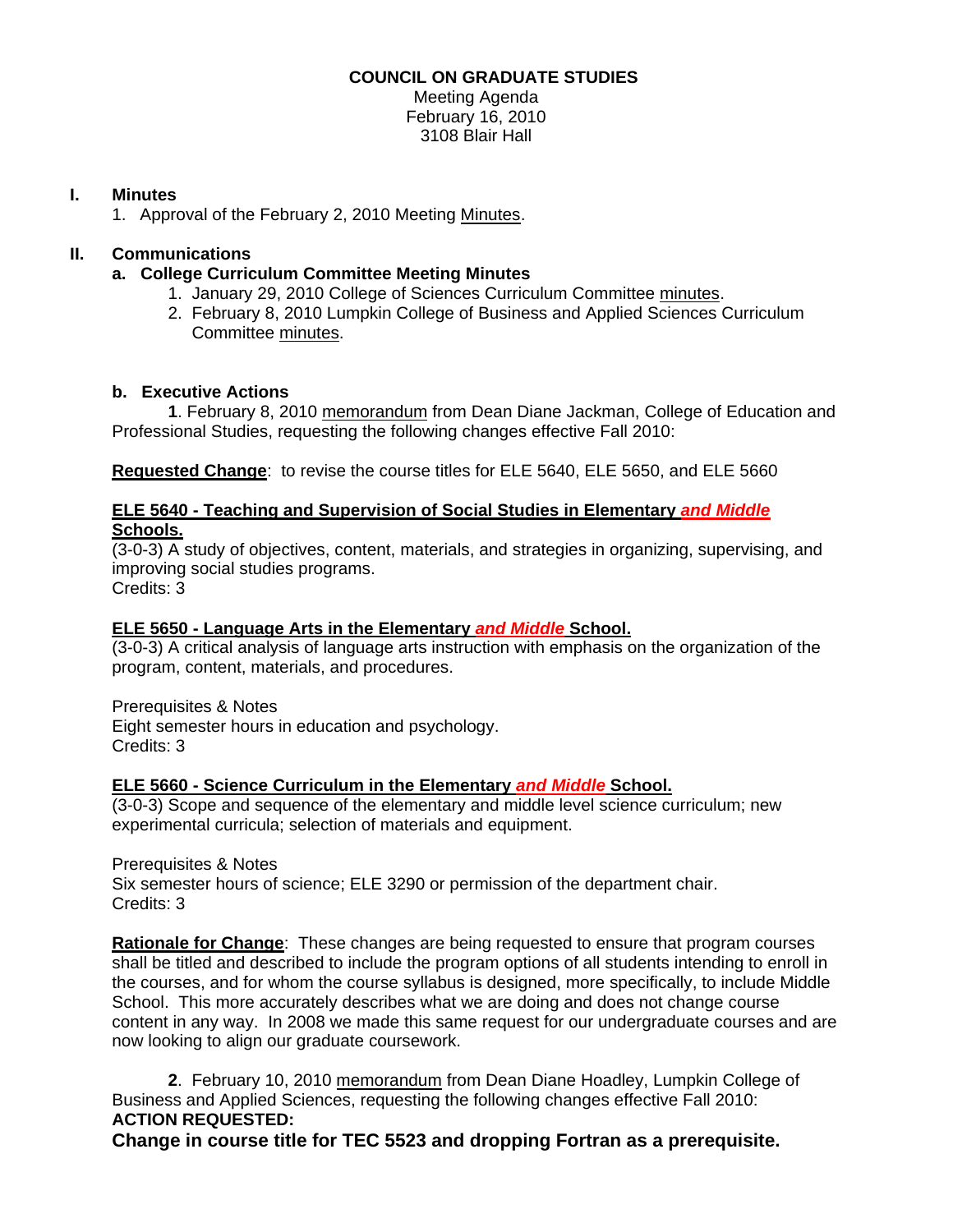### **CURRENT CATALOG COPY: TEC 5523 - Industrial Systems Simulation.**

(3-0-3) Numerical modeling of industrial processes and systems on digital computers. Course topics include: problem formulation, model building, data acquisition, model translation, verification, validation, and analysis of results. Corequisites: INT 4943 and Fortran.

Credits: 3

### **PROPOSED CATALOG COPY: TEC 5523 - Systems Simulation.**

(3-0-3) Numerical modeling of industrial processes and systems on digital computers. Course topics include: problem formulation, model building, data acquisition, model translation, verification, validation, and analysis of results. Prequisites: INT 4943 and Fortran.

Credits: 3

# **ACTION REQUESTED:**

Title change and course description change for TEC 5203

# **RATIONALE:**

New wording reflects increased focus on analysis of T & D Issues **CURRENT CATALOG COPY:** 

### **TEC 5203 - Trends and Issues in Training and Development.**

(3-0-3) Trends and issues related to the integration of training and development, organization development, and career development to improve individual, group, and organizational effectiveness; components, standards, ethical requirements, and competencies associated with human resource development.

#### **Prerequisites & Notes**

Admission to the Master of Science in Technology program or permission of the instructor.

Credits: 3

# **PROPOSED CATALOG COPY:**

### **TEC 5203 – Analysis of Training and Development Issues.**

(3-0-3) Analysis of issues related to the integration of training and development, organization development, and career development to improve individual, group, and organizational effectiveness; components, standards, ethical requirements, and competencies associated with human resource development.

#### **Prerequisites & Notes**

Admission to the Master of Science in Technology program or permission of the instructor.

Credits: 3

**3.** February 8, 201[0 memorandum f](http://www.eiu.edu/~eiucgs/currentagendaitems/LCBAS-2-8-10ExecAct.pdf)rom Dean Diane Hoadley, Lumpkin College of Business and Applied Sciences, requesting the following changes effective Fall 2010: **Proposal for MS in Family and Consumer Sciences mission statement: Action Requested:** This executive action request is to note that the MS in Family and Consumer Sciences (FCS) mission statement has been reviewed, revised and approved for use by the graduate faculty of FCS. FCS would like to post the new mission statement on the FCS web page and in the graduate school catalog, as well as use it in various recruitment brochures. The mission statement reads:

The School of Family and Consumer Sciences' graduate program prepares students through teaching and experiential learning, research and theoretical application to improve our diverse, global society. The integrative